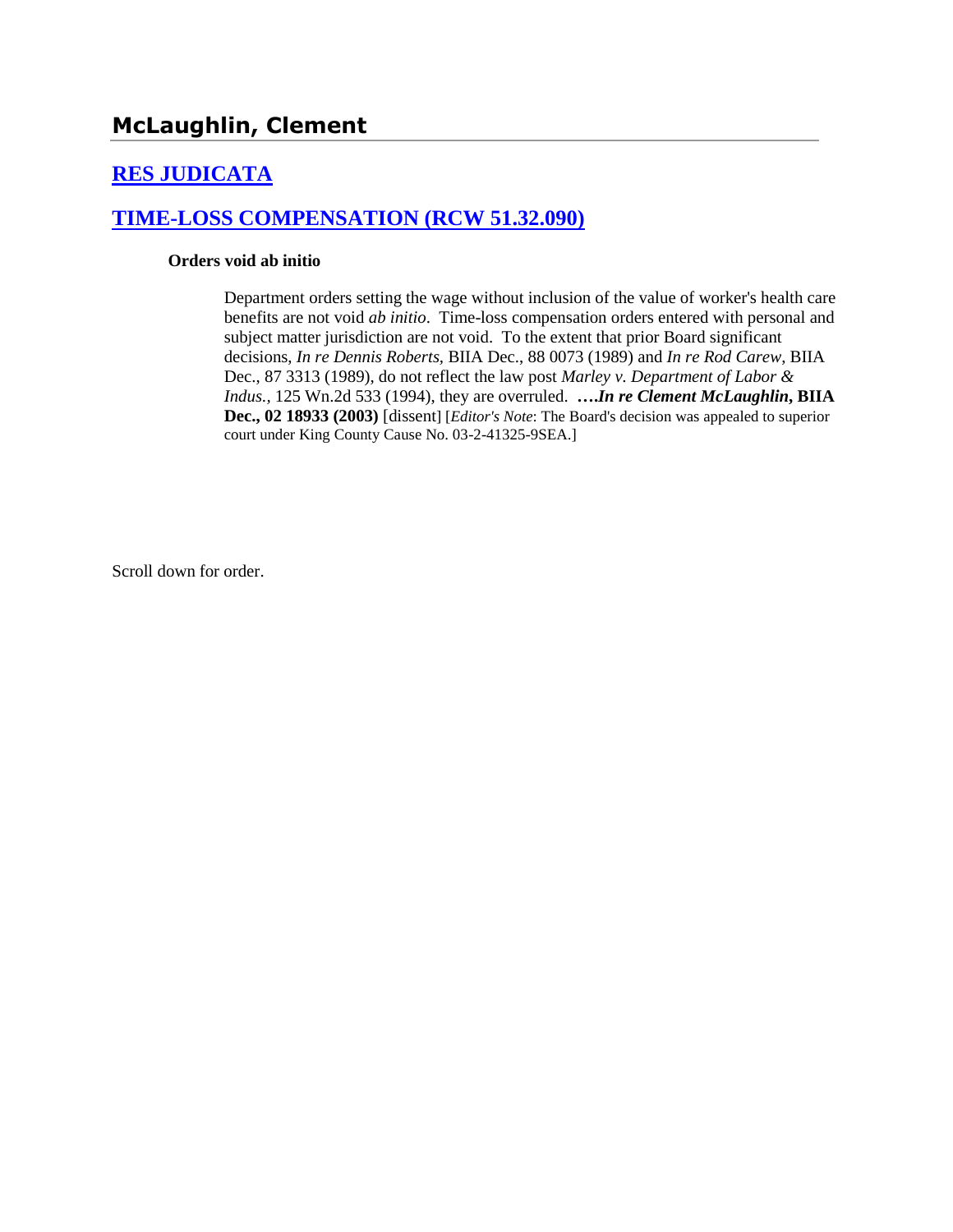## **BEFORE THE BOARD OF INDUSTRIAL INSURANCE APPEALS STATE OF WASHINGTON**

**)**

**IN RE: CLEMENT J. MCLAUGHLIN ) DOCKET NOS. 02 18933 & 02 18934**

**CLAIM NO. X-052249 ) DECISION AND ORDER**

47

APPEARANCES:

Claimant, Clement J. McLaughlin, by Walthew, Warner, Thompson, Eagan & Keenan, P.S., per Kathleen M. Keenan Kindred

Employer, Jacks, Inc., None

Department of Labor and Industries, by The Office of the Attorney General, per Lisa V. Brock, Assistant

The claimant, Clement J. McLaughlin, filed an appeal (Docket No. 02 18933) with the Board of Industrial Insurance Appeals on August 28, 2002, from an order of the Department of Labor and Industries dated July 17, 2002. In this order, the Department affirmed its order of April 17, 2002, which denied the claimant's request for adjustment of time loss compensation, as there was insufficient evidence of a change of circumstances. The Department order is **AFFIRMED.**

The claimant filed a second appeal (Docket No. 02 18934) with the Board on August 28, 2002, from orders of the Department dated June 28, 2002, July 12, 2002, July 26, 2002, August 9, 2002, and August 23, 2002. In these orders, the Department paid time loss compensation to the claimant without the requested adjustment. The Department orders are **AFFIRMED**.

# **DECISION**

Pursuant to RCW 51.52.104 and RCW 51.52.106, this matter is before the Board for review and decision on a timely Petition for Review filed by the Department to a Proposed Decision and Order issued on May 9, 2003, in which the industrial appeals judge reversed the orders of the Department dated June 28, 2002, July 12, 2002, July 17, 2002, July 26, 2002, August 9, 2002, and August 23, 2002. The industrial appeals judge remanded the claims to the Department with direction to recalculate the wage and time loss compensation rate to include employer-paid health care benefits in the amount of \$207.48 per month commencing May 1, 1999, when the employer terminated them; to issue an order paying the adjusted time loss compensation benefits for the period May 1, 1999 through August 23, 2002, less previous payments; and to thereafter take such further action as is required by the facts and the law.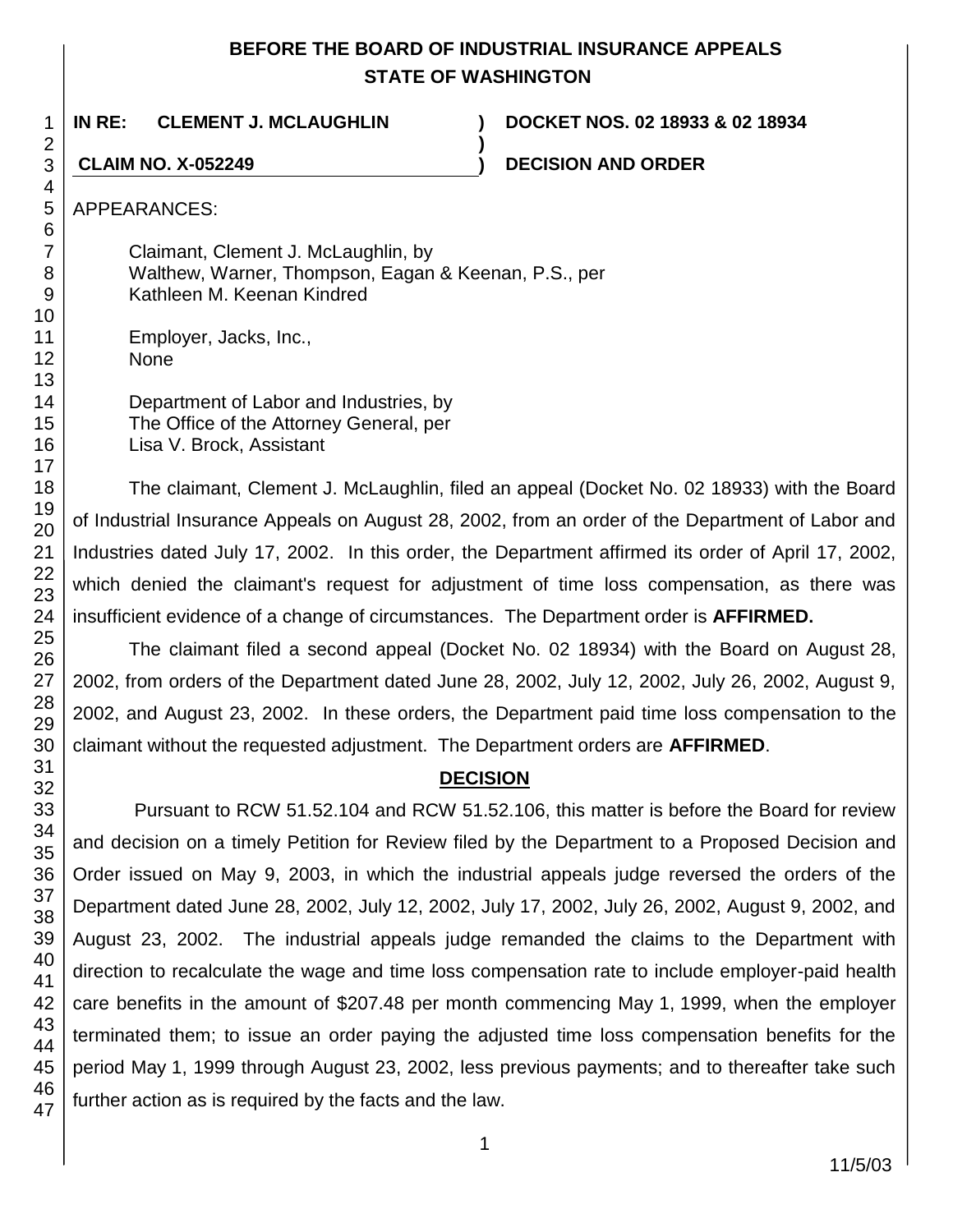The Board has reviewed the evidentiary rulings in the record of proceedings and finds that no prejudicial error was committed. The rulings are affirmed. We have granted review to affirm the Department orders, concluding that the June 8, 1999 order is a final and binding determination of Mr. McLaughlin's time loss compensation rate. Further, he is not entitled to a rate adjustment pursuant to RCW 51.28.040 (change of circumstances).

The following is a summary of the evidence necessary to explain our decision. Clement J. McLaughlin was injured in the course of his employment with Jacks, Inc., on March 3, 1999. The claim was allowed and benefits paid, including treatment and time loss compensation.

On June 8, 1999, the Department issued a determinative order setting the claimant's time loss compensation rate at \$2,070.81 per month, based on a status of married with no dependents, wages of \$3,185.86 per average month, and an injury date of March 3, 1999. Mr. McLaughlin concedes that he received the order in June 1999 and did not file a protest or appeal. The order includes the requisite statement regarding the finality of orders absent a timely protest or appeal, per RCW 51.52.050.

Mr. McLaughlin now seeks review of an order dated July 17, 2002 (Docket No. 02 18933), affirming an April 17, 2002 order that denied his request for adjustment of the time loss compensation rate, based on a change of circumstances. He also appeals five Department orders (on appeal under Docket No. 02 18934), which paid time loss compensation from June 11, 2002 through August 19, 2002, without adjustment.

The claimant does not dispute the Department's use of \$1,500 per month base salary plus commissions, a total that averaged \$3,185.86 per month, as a component of his wage at the time of injury. He seeks to include an additional \$207.48, the amount his employer was paying for his health insurance at the time of injury. Mr. McLaughlin's health insurance coverage terminated on April 30, 1999, when he was laid off due to the industrial injury.

Two years later, in April 2001, Mr. McLaughlin learned of the decision in *Cockle v. Department of Labor & Indus.*, 142 Wn.2d 801 (2001). *Cockle* holds that the wage used to calculate time loss compensation includes the reasonable value of employer-provided health care. Mr. McLaughlin wrote to the Department requesting that his wage rate include the reasonable value of the employer-provided health care. The Department responded with an April 16, 2001 order, denying adjustment because the June 8, 1999 order setting the rate had become final. The April 16, 2001 order contained statutory notice regarding finality and no protest or appeal was filed. On January 28, 2002, the Department issued an order purporting to declare the April 16, 2001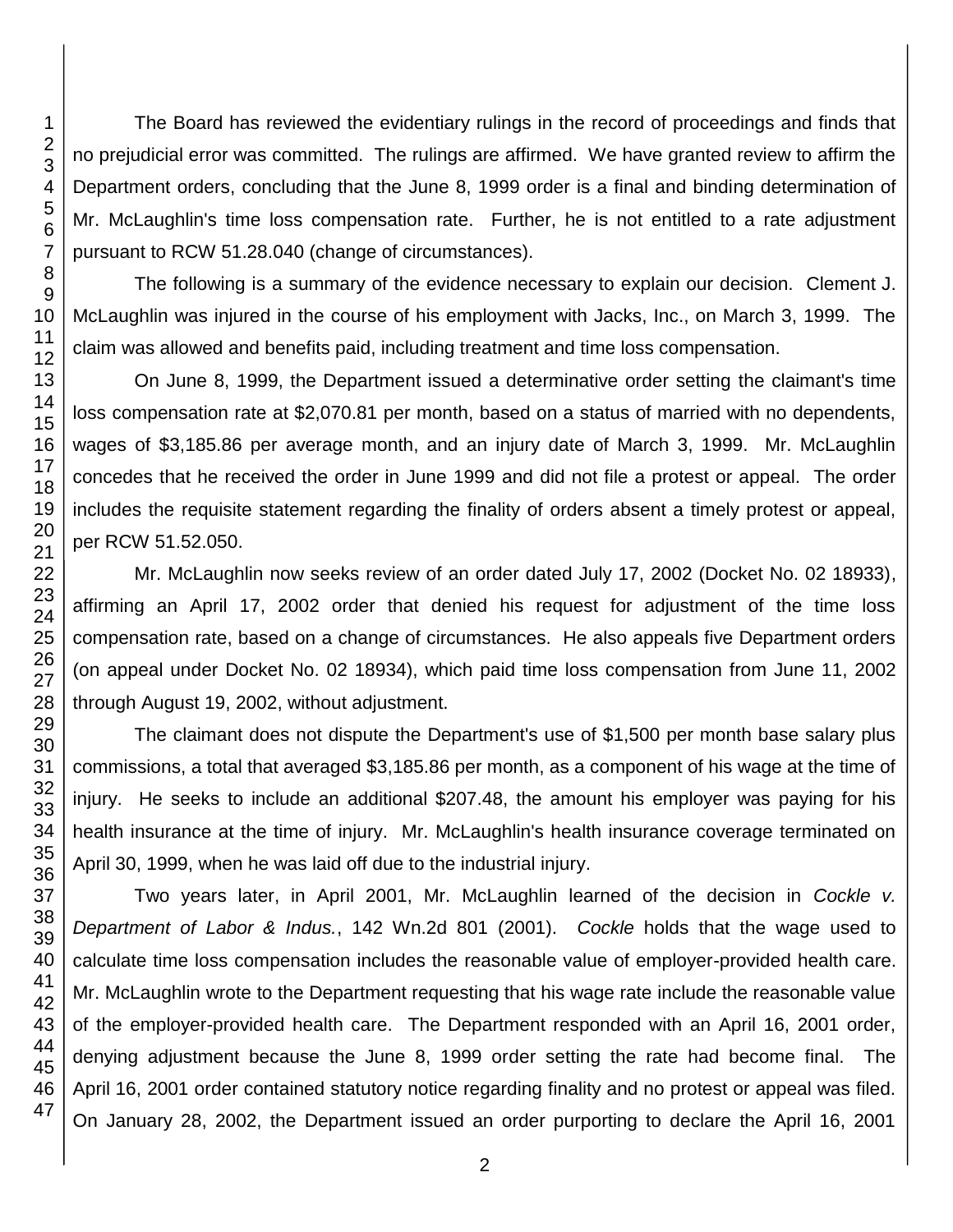order null and void for lack of jurisdiction. On April 17, 2002, the Department issued the order finding no change of circumstances supporting an adjustment of the wage rate. The claimant protested, and the April 17, 2002 order was affirmed on July 17, 2002.

The Proposed Decision and Order concluded that "[t]he Department orders setting wage and time-loss compensation benefits and paying time-loss compensation benefits from April 23, 1999 through August 23, 2002 are void ab initio." Conclusion of Law No. 5. We disagree. *Marley v. Department of Labor & Indus.*, 125 Wn.2d 533 (1994), unequivocally holds that an order of the Department is not void if entered with personal and subject matter jurisdiction. The Department's power to decide a controversy includes the power to decide wrong; an incorrect decision, entered with jurisdiction, is as binding on all parties as a correct one. *Marley*, at 543*.* The "void ab initio" Decisions and Orders relied on by our industrial appeals judge, *In re Dennis Roberts*, BIIA Dec., 88 0073 (1989) and *In re Rod Carew*, BIIA Dec., 87 3313 (1989), do not reflect the state of the law post-*Marley.* To the extent that *Roberts* and *Carew* are inconsistent with *Marley*, these cases are hereby overruled.

The June 8, 1999 Department order, entered with jurisdiction, set forth the calculation of the time loss compensation rate in a manner that informed the claimant as to what was taken into account and in what amount. See *In re Louise Scheeler,* BIIA Dec., 89 0609 (1990) (wage calculation order not res judicata unless it contained underlying basis for rate). Mr. McLaughlin had the same opportunity to challenge his wage rate, on grounds that it did not take into account health benefits, as did Diane Cockle. Unlike Ms. Cockle, he did not.

The June 8, 1999 and April 16, 2001<sup>1</sup> orders contained the statutory language regarding finality and were not timely appealed. The first of these two orders set the time loss compensation rate and the second denied Mr. McLaughlin's request to add the value of health insurance to his wage rate, due to the finality of the June 8, 1999 order. Both orders became final and binding on all parties, including the Department.

We note that the orders paying time loss compensation from June 11, 2002 through August 19, 2002, without the requested adjustment, were timely appealed (Docket No. 02 18934). However, the time loss compensation rate cannot be challenged in an appeal to these payment orders. The rate remains res judicata due to the finality of the prior order setting the wage rate.

l

 Although the Department lacked jurisdiction to vacate its final order of April 16, 2001, this does not affect our jurisdiction to address the orders and issues before us.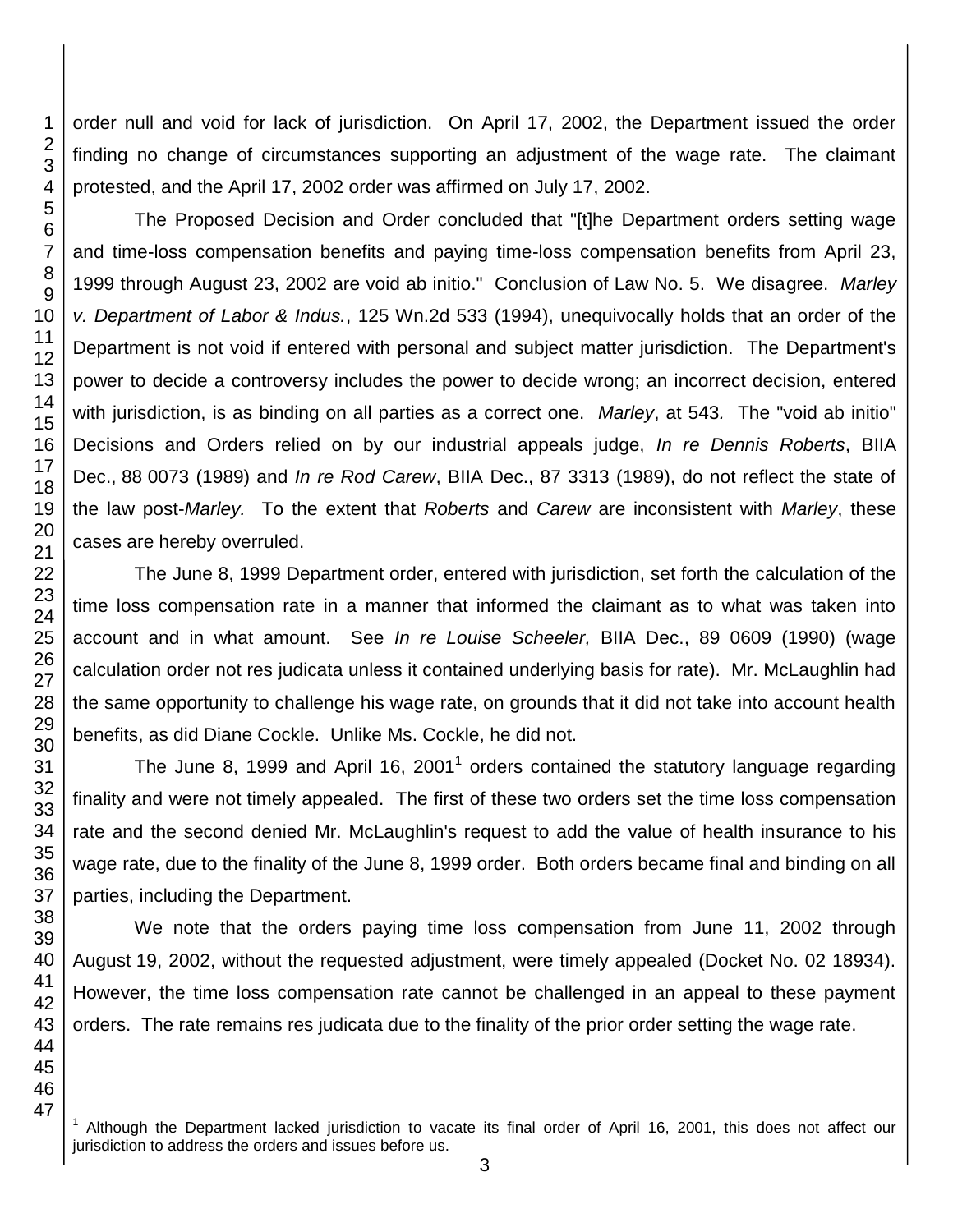The Department, on April 17, 2002, issued its order finding no change of circumstances meriting adjustment of the time loss rate. This order was timely protested, and the July 17, 2002 affirmance order was timely appealed (Docket No. 02 18933). We find that the Department correctly denied a wage adjustment because the facts do not demonstrate the requisite change of circumstances.

RCW 51.28.040 provides:

If change of circumstances warrants an increase or rearrangement of compensation, like application shall be made therefor. Where the application has been granted, compensation and other benefits if in order shall be allowed for periods of time up to sixty days prior to the receipt of such application.

In two Significant Decisions, *In re Charles Stewart*, BIIA Dec., 96 3019 (1998) and *In re Margo Schmitz*, BIIA Dec., 97 5627 (1999), we found changes in circumstances that merited wage rate adjustments pursuant to RCW 51.28.040.

Charles Stewart's wage rate was calculated without regard to the employer-provided waiver of rent. Mr. Stewart did not protest or appeal the wage rate order. Nearly a year after the order setting time loss compensation had issued, Mr. Stewart lost the employer-provided waiver of rent. This was considered a "change of circumstances" that entitled Mr. Stewart to an adjustment of his wage rate, despite the final Department order setting the rate. Mr. McLaughlin's case is distinguishable. On June 8, 1999, the Department erroneously determined that Mr. McLaughlin's wage at the time of injury was \$3,185.86. At the time the wage was calculated, Mr. McLaughlin already had lost the health care benefit portion of his wage, as the employer-paid coverage had terminated on April 30, 1999. There was no change in Mr. McLaughlin's circumstances subsequent to the Department's June 8, 1999 determination.

In *Schmitz*, the claimant's wage as of the date of injury was **retroactively increased** when she prevailed before the State Personnel Resources Board. Although the increase was based on a legal ruling, that ruling changed Ms. Schmitz's actual wages as of the date of injury. In contrast, no change of circumstances affected a component of Mr. McLaughlin's wages at the time of injury between June 8, 1999 (when the Department erroneously calculated his wage rate, based on wage at the time of injury, without health care benefits) and April 2001, when he first asked the Department to include the value of health insurance in his wage rate calculation.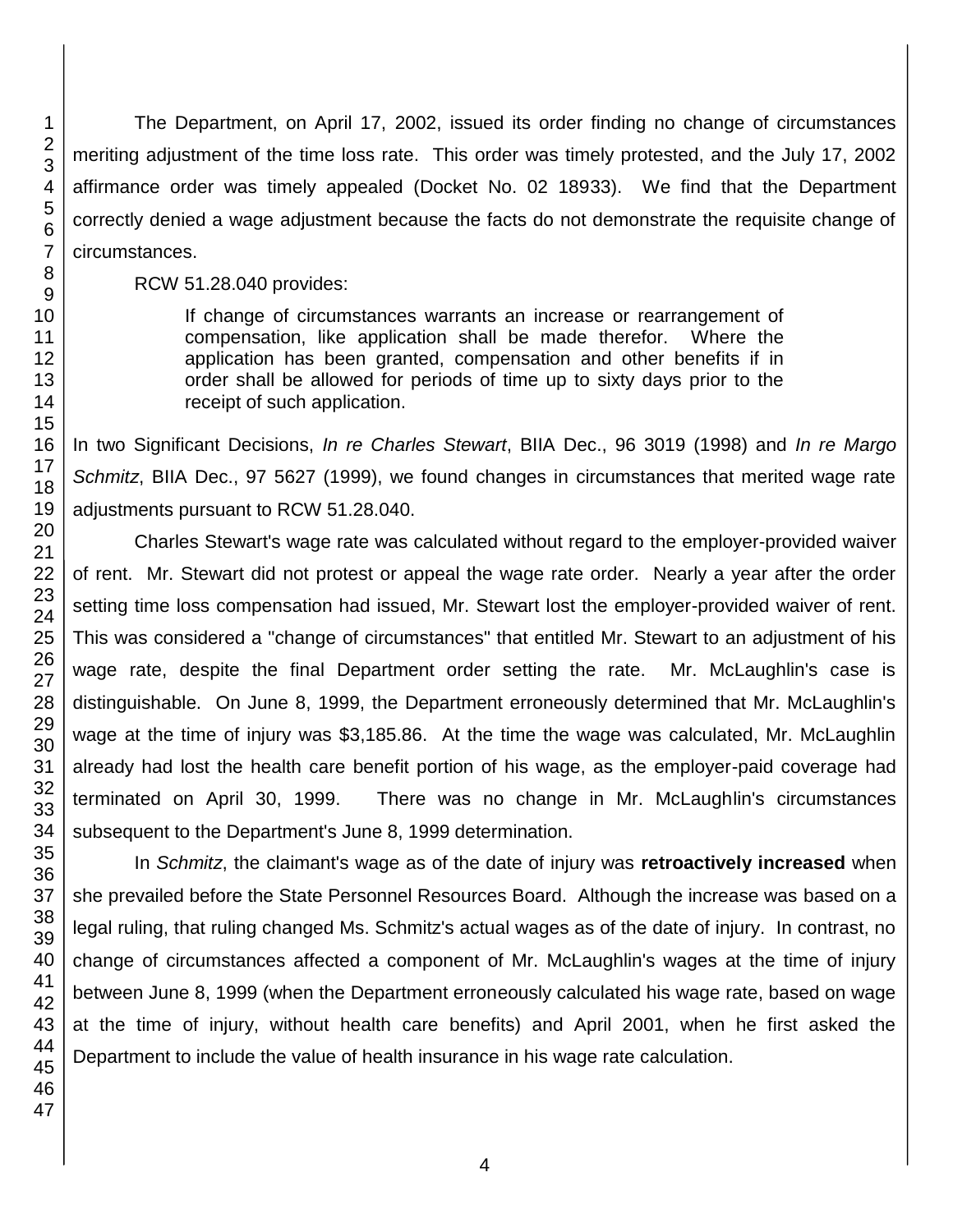Further, the publication of the *Cockle* decision is not a change of circumstances, as contemplated by RCW 51.28.040*. In re Rosalie A. Hyatt*, Dckt. No. 02 13243 (August 28, 2003). RCW 51.28.040 does not provide authority for adjusting Mr. McLaughlin's wage rate.

In conclusion, we hold that the wage calculation set forth in the June 8, 1999 Department order is a final and binding determination and that no change in circumstances, within the meaning of RCW 51.28.040, supports wage rate adjustment. The Department orders dated June 28, 2002, July 12, 2002, July 17, 2002, July 26, 2002, August 9, 2002, and August 23, 2002, are correct and are affirmed.

## **FINDINGS OF FACT**

1. On March 12, 1999, the claimant, Clement J. McLaughlin, filed an application for benefits with the Department of Labor and Industries, alleging a March 3, 1999 injury sustained during the course of his employment with Jacks, Inc. On June 8, 1999, the Department issued an order allowing the claim and setting his time loss compensation rate, based on wages of \$3,185.86 per month and a status of married with no dependents.

On April 10, 2001, the claimant sent a written request to the Department asking for an adjustment of his time loss compensation in accordance with the *Cockle* decision. On April 16, 2001, the Department issued an order denying reconsideration of the June 8, 1999 order. On January 28, 2002, the Department issued an order purporting to declare the April 16, 2001 order null and void.

On April 17, 2002, the Department issued an order denying an adjustment of the claimant's time loss compensation on grounds that no change of circumstances had occurred. On April 25, 2002, the claimant protested the order. On July 17, 2002, the Department affirmed the April 17, 2002 order.

The Department issued orders paying time loss compensation, without the requested adjustment, on June 28, 2002, July 12, 2002, July 26, 2002, August 9, 2002, and August 23, 2002. The claimant protested the orders on August 28, 2002, and the Department forwarded the protest to the Board of Industrial Insurance Appeals as a direct appeal. On August 28, 2002, the claimant filed a Notice of Appeal with the Board from the July 17, 2002 Department order. Both appeals were granted on October 9, 2002. Docket No. 02 18933 was assigned to the appeal from the July 17, 2002 order. Docket No. 02 18934 was assigned to the appeal from the June 28, 2002, July 12, 2002, July 26, 2002, August 9, 2002, and August 23, 2002 orders.

2. On March 3, 1999, Clement J. McLaughlin sustained an industrial injury during the course of his employment with Jacks, Inc.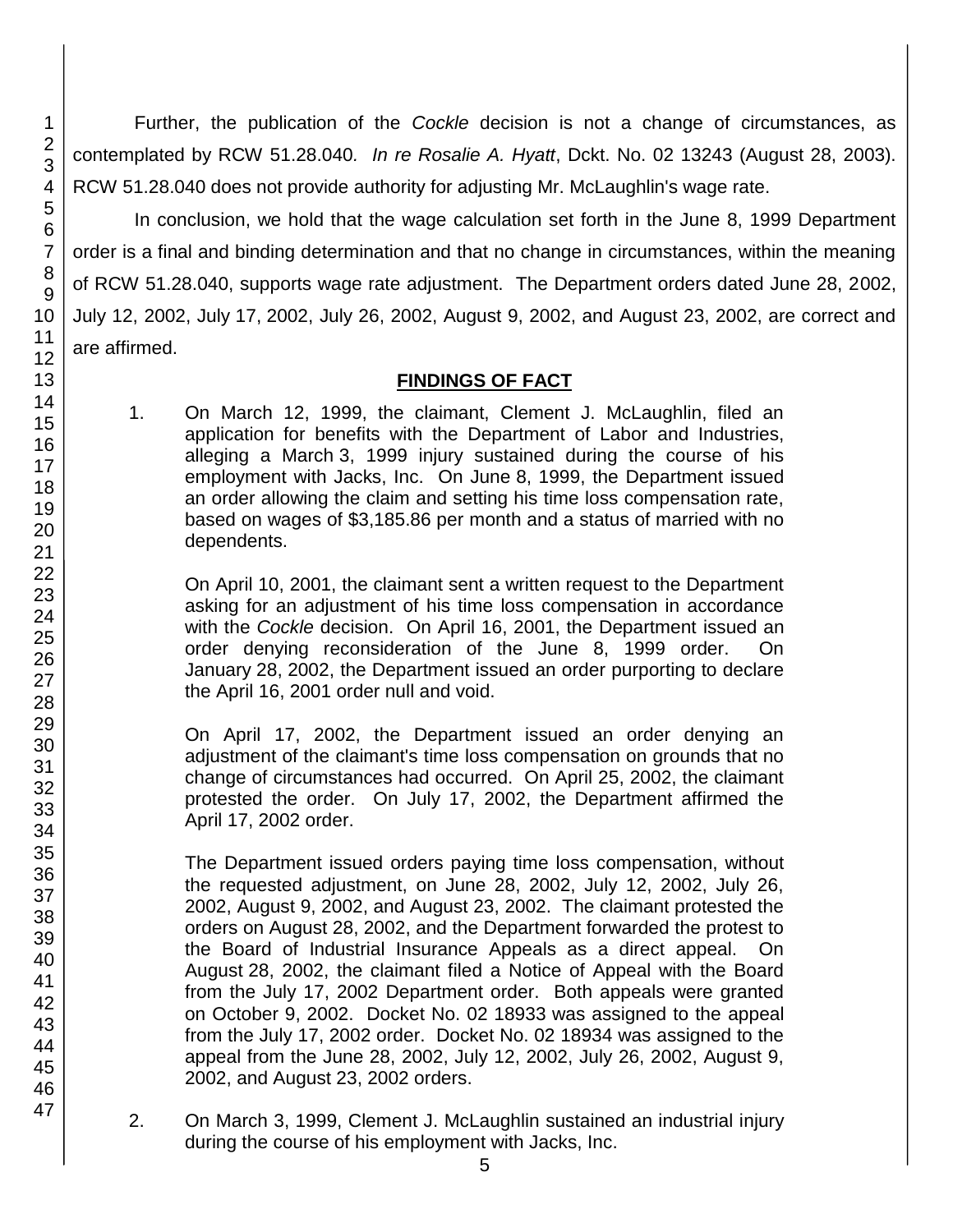- 3. Mr. McLaughlin's health insurance benefits were paid by his employer until the benefits were terminated on or about April 30, 1999.
- 4. On June 8, 1999, the Department issued a determinative order setting the claimant's time loss compensation rate at \$2,070.81 per month, based on a status of married with no dependents, wages of \$3,185.86 per average month, and an injury date of March 3, 1999. The order contained requisite notice regarding finality, absent a timely protest or appeal, as set forth in RCW 51.52.050.
- 5. The June 8, 1999 order, which established the claimant's time loss compensation rate, was issued after the claimant's health insurance benefits were terminated on or about April 30, 1999.
- 6. The June 8, 1999 order was communicated to Mr. McLaughlin during June 1999. He did not protest or appeal the June 8, 1999 order within 60 days of communication.
- 7. The Department orders dated June 28, 2002, July 12, 2002, July 26, 2002, August 9, 2002, and August 23, 2002, paid time loss compensation benefits using the rate established in the June 8, 1999 order.
- 8. In April 2001, the claimant wrote to the Department and requested an adjustment to his wage rate in light of the *Cockle* decision.

## **CONCLUSIONS OF LAW**

- 1. The Board of Industrial Insurance Appeals has jurisdiction over the parties to and the subject matter of these appeals.
- 2. The Department order issued on June 8, 1999, which established the basis for the claimant's time loss compensation rate, became a final and binding determination of Mr. McLaughlin's time loss compensation payments in this claim.
- 3. RCW 51.28.040 does not provide a basis for recalculation of the claimant's time loss compensation rate, because the change in circumstances involving the termination of the claimant's health insurance benefits occurred before the June 8, 1999 order was issued. The June 8, 1999 order established the basis for the time loss compensation rate applicable to this claim and no protest or appeal was taken from the order. Further, the publication of *Cockle v. Department of Labor & Indus.*, 142 Wn.2d 801 (2001), on January 18, 2001, does not constitute a change in circumstances, as contemplated by RCW 51.28.040.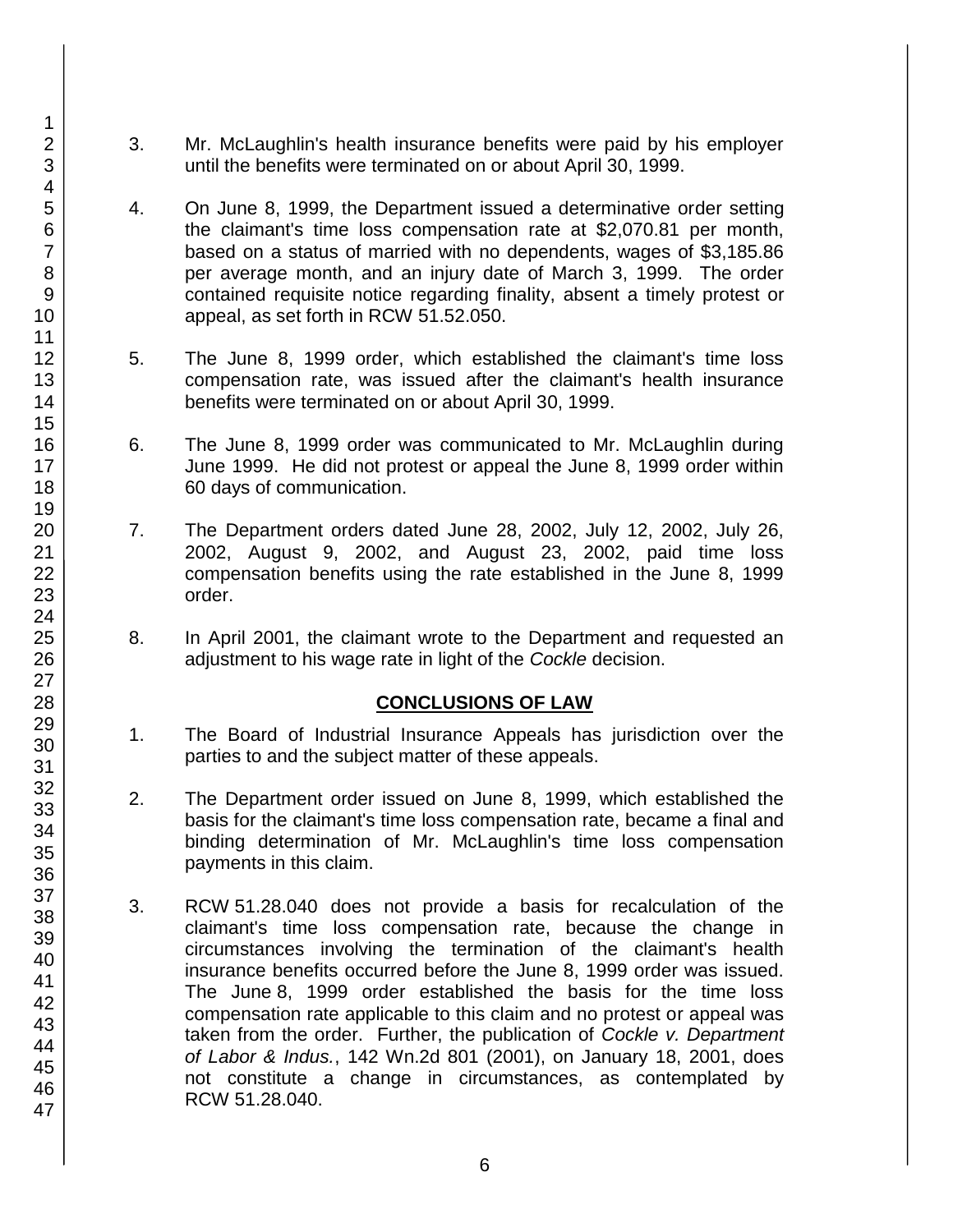4. The Department orders dated June 28, 2002, July 12, 2002, July 17, 2002, July 26, 2002, August 9, 2002, and August 23, 2002, are correct and are affirmed.

#### It is so **ORDERED.**

Dated this 5th day of November, 2003.

#### BOARD OF INDUSTRIAL INSURANCE APPEALS

/s/\_\_\_\_\_\_\_\_\_\_\_\_\_\_\_\_\_\_\_\_\_\_\_\_\_\_\_\_\_\_\_\_\_\_\_\_\_ THOMAS E. EGAN Chairperson

/s/\_\_\_\_\_\_\_\_\_\_\_\_\_\_\_\_\_\_\_\_\_\_\_\_\_\_\_\_\_\_\_\_\_\_\_\_\_ CALHOUN DICKINSON Member

### **DISSENT**

I dissent. I believe that a change in the interpretation of the law constitutes a change in circumstances within the meaning of RCW 51.28.040.

In June 1999, when the wage rate order was issued, employer contributions to health care benefits were not included in a wage rate calculation, pursuant to settled law. Mr. McLaughlin was not aggrieved by that order and had no grounds for appeal. When *Cockle v. Department of Labor & Indus.*, 142 Wn.2d 801 (2001) was decided, however, the law changed. For the first time, Mr. Mc Laughlin had reason to seek a change in his wage rate.

Certainly, society has an interest in the finality of orders. However, the express goal of the Industrial Insurance Act is to reduce "to a minimum the suffering and economic loss arising from injuries and/or death occurring in the course of employment." RCW 51.12.010. To that end, "the guiding principle in construing provisions of the Industrial Insurance Act is that the Act is remedial in nature and is to be liberally construed in order to achieve its purpose of providing compensation to all covered employees injured in their employment, . . . " *Dennis v. Department of Labor & Indus.*, 109 Wn.2d 467, 470 (1987). Consistent with this mandate, the Legislature enacted RCW 51.28.040.

The denial to Mr. McLaughlin of the benefits of *Cockle* is contrary to the goals and principles of the Industrial Insurance Act. The Department should recalculate Mr. McLaughlin's wage rate, including the reasonable value of his employer's payment of health care benefits. The new rate